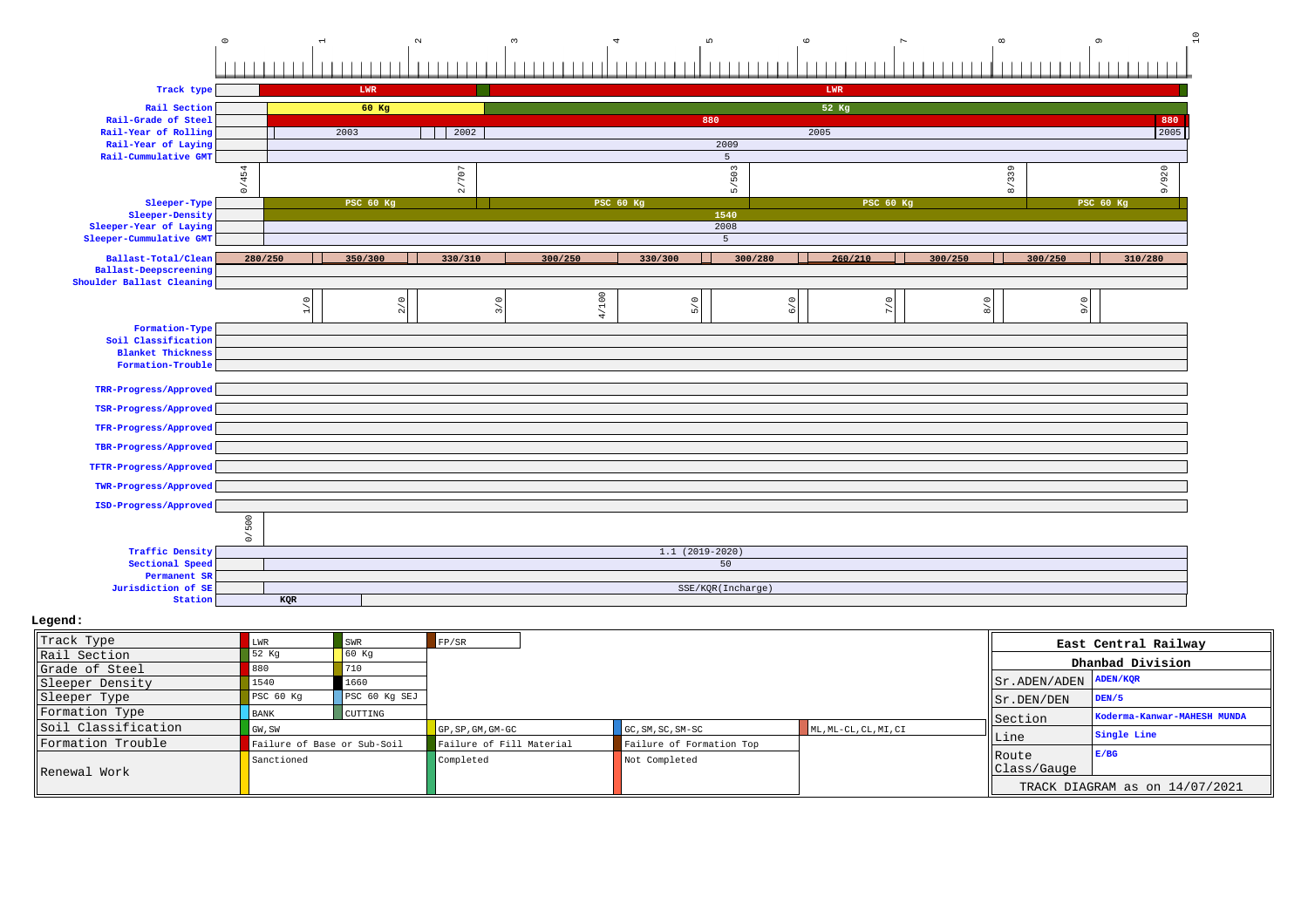$\frac{1}{2}$ 

| Track type                         | LWR<br>- 1       | SWR           |                      |                  |         |                   | LWR              |         |              |                  |         |
|------------------------------------|------------------|---------------|----------------------|------------------|---------|-------------------|------------------|---------|--------------|------------------|---------|
| Rail Section                       |                  |               |                      |                  |         | $52$ Kg           |                  |         |              |                  |         |
| Rail-Grade of Steel                | 880              |               | 880                  |                  |         |                   | 880              |         |              |                  |         |
| Rail-Year of Rolling               | 2005             |               |                      |                  |         | 2005              |                  |         | 2005<br>2008 | 2005<br>2005     | 2005    |
| Rail-Year of Laying                |                  |               |                      |                  |         | 2009              |                  |         |              |                  |         |
| Rail-Cummulative GMT               |                  |               |                      |                  |         | $5\overline{5}$   |                  |         |              |                  |         |
|                                    | 10/883           | 1/134         |                      |                  |         | 14/505            |                  |         | 17/446       |                  |         |
|                                    |                  |               |                      |                  |         |                   |                  |         |              |                  |         |
| Sleeper-Type                       | <b>PSC 60 Kg</b> | $\rightarrow$ |                      | <b>PSC 60 Kg</b> |         |                   | <b>PSC 60 Kg</b> |         |              | <b>PSC 60 Kg</b> |         |
| Sleeper-Density                    |                  |               |                      |                  |         | 1540              |                  |         |              |                  |         |
| Sleeper-Year of Laying             |                  |               |                      |                  |         | 2008              |                  |         |              |                  |         |
| Sleeper-Cummulative GMT            |                  |               |                      |                  |         | $5^{\circ}$       |                  |         |              |                  |         |
| Ballast-Total/Clean                |                  |               | 300/250              | 270/180          | 300/260 | 300/250           | 325/300          | 300/250 | 280/200      | 280/230          | 260/210 |
| <b>Ballast-Deepscreening</b>       |                  |               |                      |                  |         |                   |                  |         |              |                  |         |
| Shoulder Ballast Cleaning          |                  |               |                      |                  |         |                   |                  |         |              |                  |         |
|                                    |                  |               |                      |                  |         |                   |                  |         |              |                  |         |
|                                    |                  | $11/0$        | 2/0<br>$\rightarrow$ | 13/0             | 14/0    | $15/0$            | 16/0             | 17/0    | 18/0         | 19/0             |         |
| Formation-Type                     |                  |               |                      |                  |         |                   |                  |         |              |                  |         |
| Soil Classification                |                  |               |                      |                  |         |                   |                  |         |              |                  |         |
| <b>Blanket Thickness</b>           |                  |               |                      |                  |         |                   |                  |         |              |                  |         |
| Formation-Trouble                  |                  |               |                      |                  |         |                   |                  |         |              |                  |         |
| TRR-Progress/Approved              |                  |               |                      |                  |         |                   |                  |         |              |                  |         |
|                                    |                  |               |                      |                  |         |                   |                  |         |              |                  |         |
| TSR-Progress/Approved              |                  |               |                      |                  |         |                   |                  |         |              |                  |         |
| TFR-Progress/Approved              |                  |               |                      |                  |         |                   |                  |         |              |                  |         |
| TBR-Progress/Approved              |                  |               |                      |                  |         |                   |                  |         |              |                  |         |
|                                    |                  |               |                      |                  |         |                   |                  |         |              |                  |         |
| TFTR-Progress/Approved             |                  |               |                      |                  |         |                   |                  |         |              |                  |         |
| TWR-Progress/Approved              |                  |               |                      |                  |         |                   |                  |         |              |                  |         |
|                                    |                  |               |                      |                  |         |                   |                  |         |              |                  |         |
| ISD-Progress/Approved              |                  |               |                      |                  |         |                   |                  |         |              |                  |         |
| <b>Traffic Density</b>             |                  |               |                      |                  |         | $1.1(2019-2020)$  |                  |         |              |                  |         |
| Sectional Speed                    |                  |               |                      |                  |         | 50                |                  |         |              |                  |         |
| Permanent SR<br>Jurisdiction of SE |                  |               |                      |                  |         | SSE/KQR(Incharge) |                  |         |              |                  |         |
| Station                            | KQRT             |               |                      |                  |         |                   |                  |         |              |                  | MSHP    |
|                                    |                  |               |                      |                  |         |                   |                  |         |              |                  |         |

| Track Type          |                             | SWR           | FP/SR                    |                          |                       |                                 | East Central Railway           |
|---------------------|-----------------------------|---------------|--------------------------|--------------------------|-----------------------|---------------------------------|--------------------------------|
| Rail Section        | 52 Kg                       | 60 Kq         |                          |                          |                       |                                 | Dhanbad Division               |
| Grade of Steel      |                             | 710           |                          |                          |                       |                                 |                                |
| Sleeper Density     | 1540                        | 1660          |                          |                          |                       | $ Sr $ . ADEN/ADEN $ $ ADEN/KOR |                                |
| Sleeper Type        | PSC <sub>60 Kq</sub>        | PSC 60 Kg SEJ |                          |                          |                       | $\vert$ Sr. DEN/DEN             | DEN/5                          |
| Formation Type      | <b>BANK</b>                 | CUTTING       |                          |                          |                       | Section                         | Koderma-Kanwar-MAHESH MUNDA    |
| Soil Classification | GW, SW                      |               | GP, SP, GM, GM-GC        | GC, SM, SC, SM-SC        | ML, ML-CL, CL, MI, CI |                                 | Single Line                    |
| Formation Trouble   | Failure of Base or Sub-Soil |               | Failure of Fill Material | Failure of Formation Top |                       | Line                            |                                |
| Renewal Work        | Sanctioned                  |               | Completed                | Not Completed            |                       | Route<br>Class/Gauge            | E/BC                           |
|                     |                             |               |                          |                          |                       |                                 | TRACK DIAGRAM as on 14/07/2021 |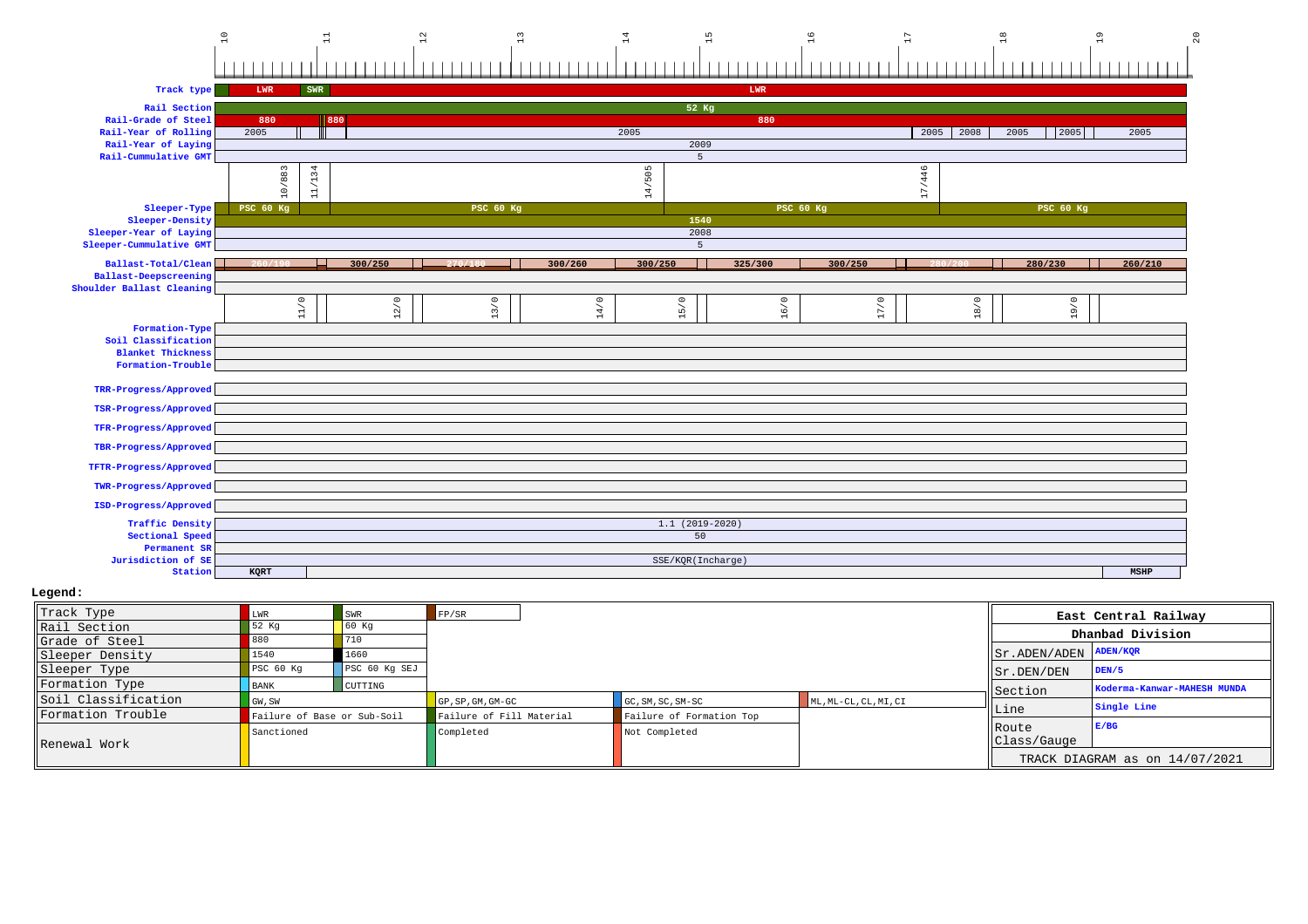

| Track type                            |                |                                       |         |         | LWR               |         |                  |              |                  |         |
|---------------------------------------|----------------|---------------------------------------|---------|---------|-------------------|---------|------------------|--------------|------------------|---------|
| Rail Section                          |                |                                       |         |         | 52 Kg             |         |                  |              |                  |         |
| Rail-Grade of Steel                   | 880            |                                       |         |         |                   | 880     |                  |              |                  |         |
| Rail-Year of Rolling                  | 2005           | <b>THE REAL PROPERTY OF STATISTIC</b> |         | 2008    |                   | 2005    |                  | 2008<br>2005 |                  | 2008    |
| Rail-Year of Laying                   |                |                                       |         |         | 2009              |         |                  |              |                  |         |
| Rail-Cummulative GMT                  |                |                                       |         |         | -5                |         |                  |              |                  |         |
|                                       | $\overline{6}$ |                                       | 174     |         |                   | 26/183  |                  | 28/181       |                  |         |
|                                       | $\circ$        |                                       | 23/     |         |                   |         |                  |              |                  |         |
|                                       | $\sim$         |                                       |         |         |                   |         |                  |              |                  |         |
| Sleeper-Type<br>Sleeper-Density       |                | <b>PSC 60 Kg</b>                      |         |         | <b>PSC 60 Kg</b>  |         | <b>PSC 60 Kg</b> |              | <b>PSC 60 Kg</b> |         |
| Sleeper-Year of Laying                |                |                                       |         |         | 1540<br>2008      |         |                  |              |                  |         |
| Sleeper-Cummulative GMT               |                |                                       |         |         | 5                 |         |                  |              |                  |         |
|                                       |                |                                       |         |         |                   |         |                  |              |                  |         |
| Ballast-Total/Clean                   | 280/210        | 300/270                               | 310/260 | 329/230 | 290/230           | 260/180 | 320/290          | 280/220      | 300/250          | 350/320 |
| <b>Ballast-Deepscreening</b>          |                |                                       |         |         |                   |         |                  |              |                  |         |
| Shoulder Ballast Cleaning             |                |                                       |         |         |                   |         |                  |              |                  |         |
|                                       | 21/0           | 22/0                                  | 23/0    | 24/0    | 25/0              | 26/0    | 27/0             | 28/0         | 29/0             |         |
|                                       |                |                                       |         |         |                   |         |                  |              |                  |         |
| Formation-Type<br>Soil Classification |                |                                       |         |         |                   |         |                  |              |                  |         |
| <b>Blanket Thickness</b>              |                |                                       |         |         |                   |         |                  |              |                  |         |
| Formation-Trouble                     |                |                                       |         |         |                   |         |                  |              |                  |         |
|                                       |                |                                       |         |         |                   |         |                  |              |                  |         |
| TRR-Progress/Approved                 |                |                                       |         |         |                   |         |                  |              |                  |         |
| TSR-Progress/Approved                 |                |                                       |         |         |                   |         |                  |              |                  |         |
|                                       |                |                                       |         |         |                   |         |                  |              |                  |         |
| TFR-Progress/Approved                 |                |                                       |         |         |                   |         |                  |              |                  |         |
| TBR-Progress/Approved                 |                |                                       |         |         |                   |         |                  |              |                  |         |
|                                       |                |                                       |         |         |                   |         |                  |              |                  |         |
| TFTR-Progress/Approved                |                |                                       |         |         |                   |         |                  |              |                  |         |
| TWR-Progress/Approved                 |                |                                       |         |         |                   |         |                  |              |                  |         |
| ISD-Progress/Approved                 |                |                                       |         |         |                   |         |                  |              |                  |         |
|                                       |                |                                       |         |         |                   |         |                  |              |                  |         |
| <b>Traffic Density</b>                |                |                                       |         |         | $1.1(2019-2020)$  |         |                  |              |                  |         |
| Sectional Speed                       |                |                                       |         |         | 50                |         |                  |              |                  |         |
| Permanent SR                          |                |                                       |         |         |                   |         |                  |              |                  |         |
| Jurisdiction of SE<br>Station         |                |                                       |         |         | SSE/KQR(Incharge) |         |                  | <b>NWSI</b>  |                  |         |
|                                       |                |                                       |         |         |                   |         |                  |              |                  |         |

| Track Type          | LWR                         | SWR           | FP/SR                    |                          |                       |                                 | East Central Railway           |
|---------------------|-----------------------------|---------------|--------------------------|--------------------------|-----------------------|---------------------------------|--------------------------------|
| Rail Section        | 52 Kg                       | 60 Kq         |                          |                          |                       |                                 | Dhanbad Division               |
| Grade of Steel      |                             | 710           |                          |                          |                       |                                 |                                |
| Sleeper Density     | 1540                        | 1660          |                          |                          |                       | $ Sr $ . ADEN/ADEN $ $ ADEN/KOR |                                |
| Sleeper Type        | PSC <sub>60</sub> Kq        | PSC 60 Kg SEJ |                          |                          |                       | Sr.DEN/DEN                      | DEN/5                          |
| Formation Type      | <b>BANK</b>                 | CUTTING       |                          |                          |                       | Section                         | Koderma-Kanwar-MAHESH MUNDA    |
| Soil Classification | $\Box$ GW, SW               |               | GP, SP, GM, GM-GC        | $GC, SM, SC, SM-SC$      | ML, ML-CL, CL, MI, CI |                                 | Single Line                    |
| Formation Trouble   | Failure of Base or Sub-Soil |               | Failure of Fill Material | Failure of Formation Top |                       | Line                            |                                |
| Renewal Work        | Sanctioned                  |               | Completed                | Not Completed            |                       | Route<br>Class/Gauge            | E/BG                           |
|                     |                             |               |                          |                          |                       |                                 | TRACK DIAGRAM as on 14/07/2021 |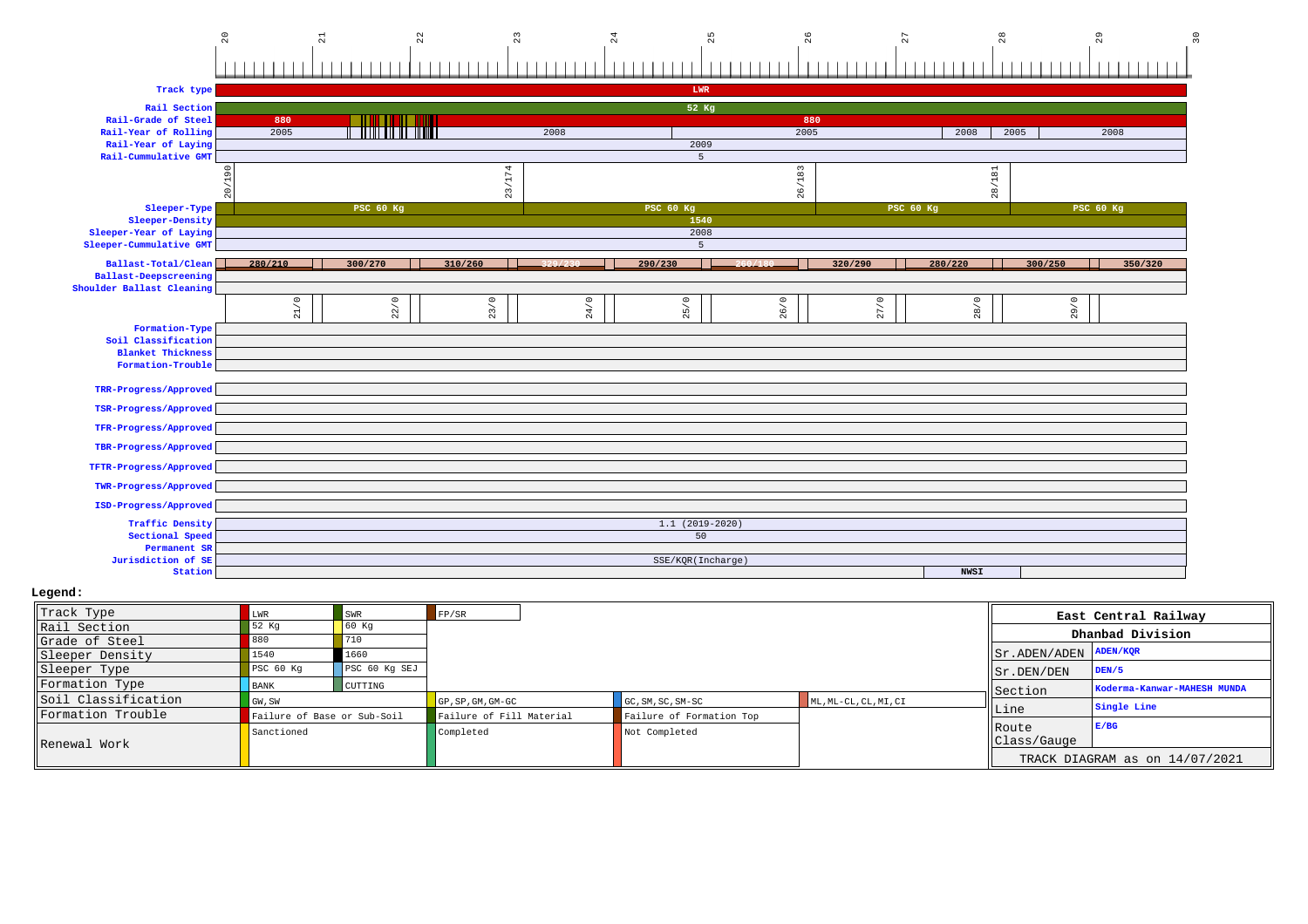|                                                                                                            | $\sqrt{3}0$<br>$\Xi$                                     | 32                  | $33\,$           | 34              | 35                       | 36      | $\overline{37}$                 | $38$             | $\mathsf{S}^{\mathsf{C}}$ | $\overline{10}$ |
|------------------------------------------------------------------------------------------------------------|----------------------------------------------------------|---------------------|------------------|-----------------|--------------------------|---------|---------------------------------|------------------|---------------------------|-----------------|
|                                                                                                            |                                                          |                     |                  |                 |                          |         |                                 |                  |                           |                 |
| Track type                                                                                                 |                                                          | LWR                 |                  |                 |                          |         | LWR                             |                  |                           |                 |
| Rail Section<br>Rail-Grade of Steel<br>Rail-Year of Rolling<br>Rail-Year of Laying<br>Rail-Cummulative GMT |                                                          | 880<br>2008<br>2009 | 880<br>2008      | n mini Titiki   | 52 Kg<br>5               | 2010    | 880<br>$\frac{1}{2010}$<br>2014 | 2010             | 2010<br>2010              |                 |
|                                                                                                            | 31/380                                                   |                     |                  | 3/783<br>$\sim$ |                          |         | 36/891                          |                  | 39/892                    |                 |
| Sleeper-Type<br>Sleeper-Density                                                                            | <b>PSC 60 Kg</b>                                         |                     | <b>PSC 60 Kg</b> |                 | <b>PSC 60 Kg</b><br>1540 |         |                                 | <b>PSC 60 Kg</b> |                           |                 |
| Sleeper-Year of Laying<br>Sleeper-Cummulative GMT                                                          |                                                          | 2008                |                  |                 | $\overline{5}$           |         | 2014                            |                  |                           |                 |
| Ballast-Total/Clean<br><b>Ballast-Deepscreening</b><br>Shoulder Ballast Cleaning                           | 350/325                                                  | 300/250             | 320/300          | 350/325         | 300/250                  | 320/280 | 280/240<br>230/190              | 290/260          | 300/250                   |                 |
|                                                                                                            | $\stackrel{\circ}{\phantom{}_{\sim}}$<br>$\overline{31}$ | 32/0                | 33/0             | 34/0            | 35/0                     | 36/0    | 37/0                            | 38/0             | 39/0                      |                 |
| Formation-Type<br>Soil Classification<br><b>Blanket Thickness</b><br>Formation-Trouble                     |                                                          |                     |                  |                 |                          |         |                                 |                  |                           |                 |
| TRR-Progress/Approved                                                                                      |                                                          |                     |                  |                 |                          |         |                                 |                  |                           |                 |
| TSR-Progress/Approved                                                                                      |                                                          |                     |                  |                 |                          |         |                                 |                  |                           |                 |
| TFR-Progress/Approved                                                                                      |                                                          |                     |                  |                 |                          |         |                                 |                  |                           |                 |
| TBR-Progress/Approved                                                                                      |                                                          |                     |                  |                 |                          |         |                                 |                  |                           |                 |
| TFTR-Progress/Approved                                                                                     |                                                          |                     |                  |                 |                          |         |                                 |                  |                           |                 |
| TWR-Progress/Approved                                                                                      |                                                          |                     |                  |                 |                          |         |                                 |                  |                           |                 |
| ISD-Progress/Approved                                                                                      |                                                          |                     |                  |                 |                          |         |                                 |                  |                           |                 |
| <b>Traffic Density</b><br>Sectional Speed<br>Permanent SR                                                  |                                                          |                     |                  |                 | $1.1(2019-2020)$<br>50   |         |                                 |                  |                           |                 |
| Jurisdiction of SE<br>Station                                                                              |                                                          |                     | <b>NWDH</b>      |                 | SSE/KQR(Incharge)        |         |                                 |                  |                           |                 |
|                                                                                                            |                                                          |                     |                  |                 |                          |         |                                 |                  |                           |                 |

| Track Type          | LWR                         | SWR            | FP/SR                    |                          |                       |                                                       | East Central Railway           |
|---------------------|-----------------------------|----------------|--------------------------|--------------------------|-----------------------|-------------------------------------------------------|--------------------------------|
| Rail Section        | 52 Kg                       | 60 Kq          |                          |                          |                       |                                                       | Dhanbad Division               |
| Grade of Steel      | 880                         |                |                          |                          |                       |                                                       |                                |
| Sleeper Density     | 1540                        | 1660           |                          |                          |                       | $ \text{Sr.ADEN}/\text{ADEN} \text{ADEN}/\text{KQR} $ |                                |
| Sleeper Type        | PSC 60 Kq                   | PSC 60 Kg SEJ  |                          |                          |                       | $ \text{Sr.DEN/DEN} $                                 | DEN/5                          |
| Formation Type      | <b>BANK</b>                 | <b>CUTTING</b> |                          |                          |                       | Section                                               | Koderma-Kanwar-MAHESH MUNDA    |
| Soil Classification | GW, SW                      |                | GP, SP, GM, GM-GC        | GC, SM, SC, SM-SC        | ML, ML-CL, CL, MI, CI |                                                       | Single Line                    |
| Formation Trouble   | Failure of Base or Sub-Soil |                | Failure of Fill Material | Failure of Formation Top |                       | Line                                                  |                                |
| Renewal Work        | Sanctioned                  |                | Completed                | Not Completed            |                       | Route<br>Class/Gauge                                  | E/BG                           |
|                     |                             |                |                          |                          |                       |                                                       | TRACK DIAGRAM as on 14/07/2021 |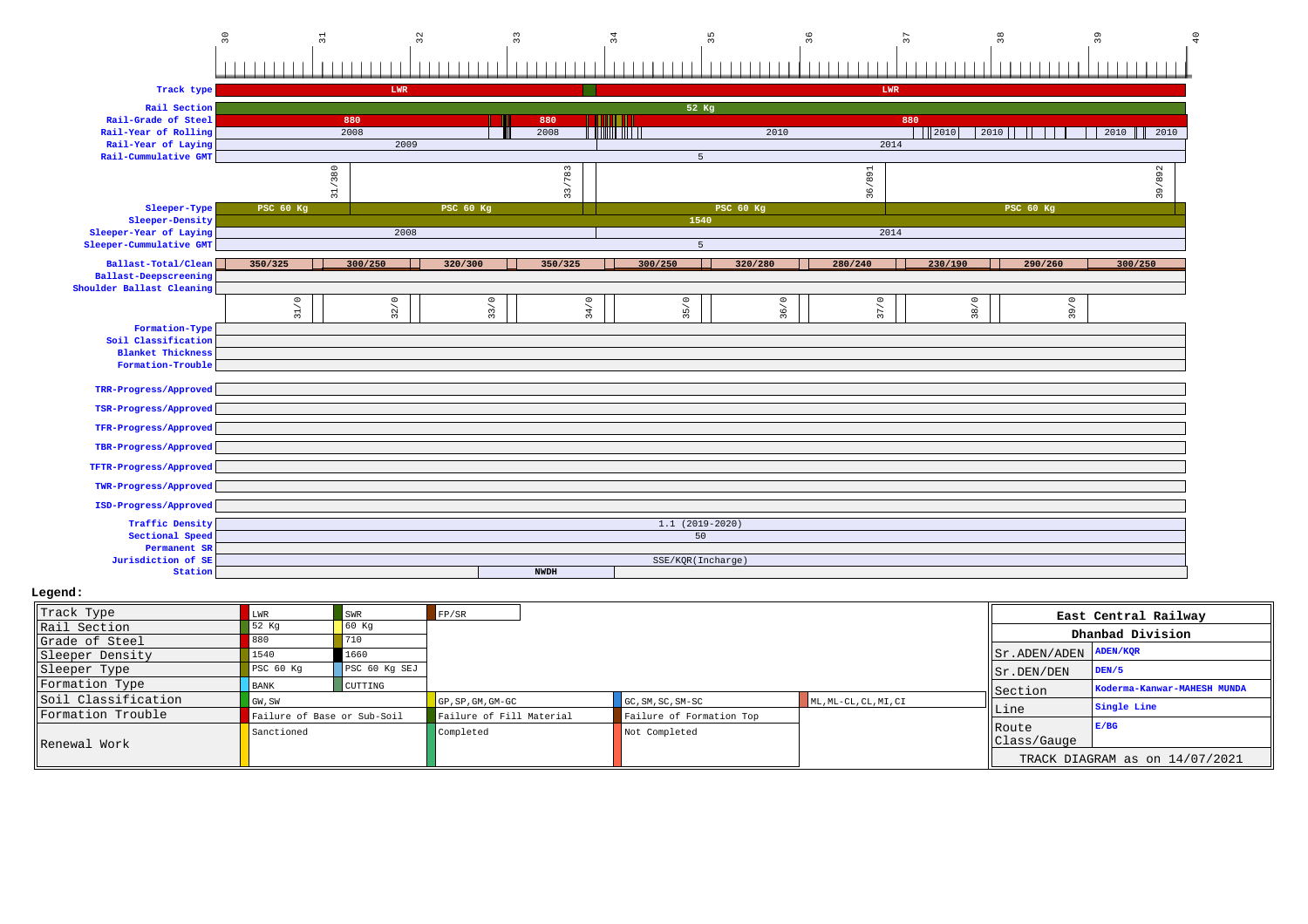

| Track Type          | LWR                         | SWR           | FP/SR                            |                          |                       |                                 | East Central Railway           |
|---------------------|-----------------------------|---------------|----------------------------------|--------------------------|-----------------------|---------------------------------|--------------------------------|
| Rail Section        | 52 Kg                       | 60 Kq         |                                  |                          |                       |                                 | Dhanbad Division               |
| Grade of Steel      | 880                         | 710           |                                  |                          |                       |                                 |                                |
| Sleeper Density     | 1540                        | 1660          |                                  |                          |                       | $ Sr $ . ADEN/ADEN $ $ ADEN/KQR |                                |
| Sleeper Type        | PSC 60 Kq                   | PSC 60 Kg SEJ |                                  |                          |                       | $\vert$ Sr. DEN/DEN             | DEN/5                          |
| Formation Type      | <b>BANK</b>                 | CUTTING       |                                  |                          |                       | Section                         | Koderma-Kanwar-MAHESH MUNDA    |
| Soil Classification | GW, SW                      |               | $GP$ , $SP$ , $GM$ , $GM$ - $GC$ | $GC, SM, SC, SM-SC$      | ML, ML-CL, CL, MI, CI |                                 | Single Line                    |
| Formation Trouble   | Failure of Base or Sub-Soil |               | Failure of Fill Material         | Failure of Formation Top |                       | Line                            |                                |
| Renewal Work        | Sanctioned                  |               | Completed                        | Not Completed            |                       | Route<br>Class/Gauge            | E/BG                           |
|                     |                             |               |                                  |                          |                       |                                 | TRACK DIAGRAM as on 14/07/2021 |

**RHBG DNWR**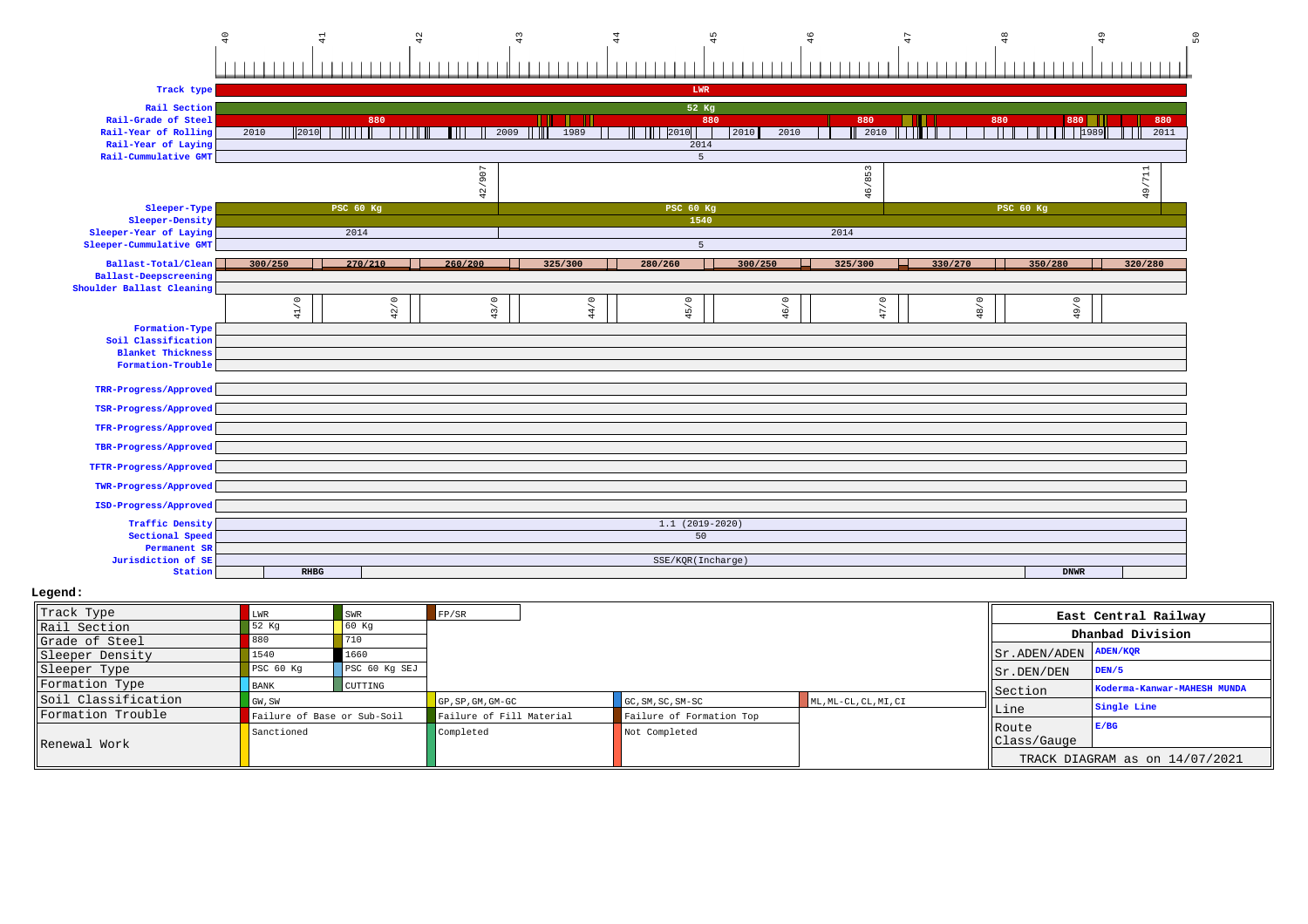

| Track Type          |                             | SWR           | FP/SR                            |                          |                       |                                  | East Central Railway           |
|---------------------|-----------------------------|---------------|----------------------------------|--------------------------|-----------------------|----------------------------------|--------------------------------|
| Rail Section        | 52 Kq                       | 60 Kq         |                                  |                          |                       |                                  | Dhanbad Division               |
| Grade of Steel      | 880                         | 710           |                                  |                          |                       |                                  |                                |
| Sleeper Density     | 1540                        | 1660          |                                  |                          |                       | $  $ Sr. ADEN/ADEN $  $ ADEN/KQR |                                |
| Sleeper Type        | PSC 60 Kq                   | PSC 60 Kg SEJ |                                  |                          |                       | Sr.DEN/DEN                       | DEN/5                          |
| Formation Type      | <b>BANK</b>                 | CUTTING       |                                  |                          |                       | Section                          | Koderma-Kanwar-MAHESH MUNDA    |
| Soil Classification | GW, SW                      |               | $GP$ , $SP$ , $GM$ , $GM$ - $GC$ | GC, SM, SC, SM-SC        | ML, ML-CL, CL, MI, CI |                                  | Single Line                    |
| Formation Trouble   | Failure of Base or Sub-Soil |               | Failure of Fill Material         | Failure of Formation Top |                       | lLine                            |                                |
| Renewal Work        | Sanctioned                  |               | Completed                        | Not Completed            |                       | <b>IRoute</b><br>Class/Gauge     | E/BG                           |
|                     |                             |               |                                  |                          |                       |                                  | TRACK DIAGRAM as on 14/07/2021 |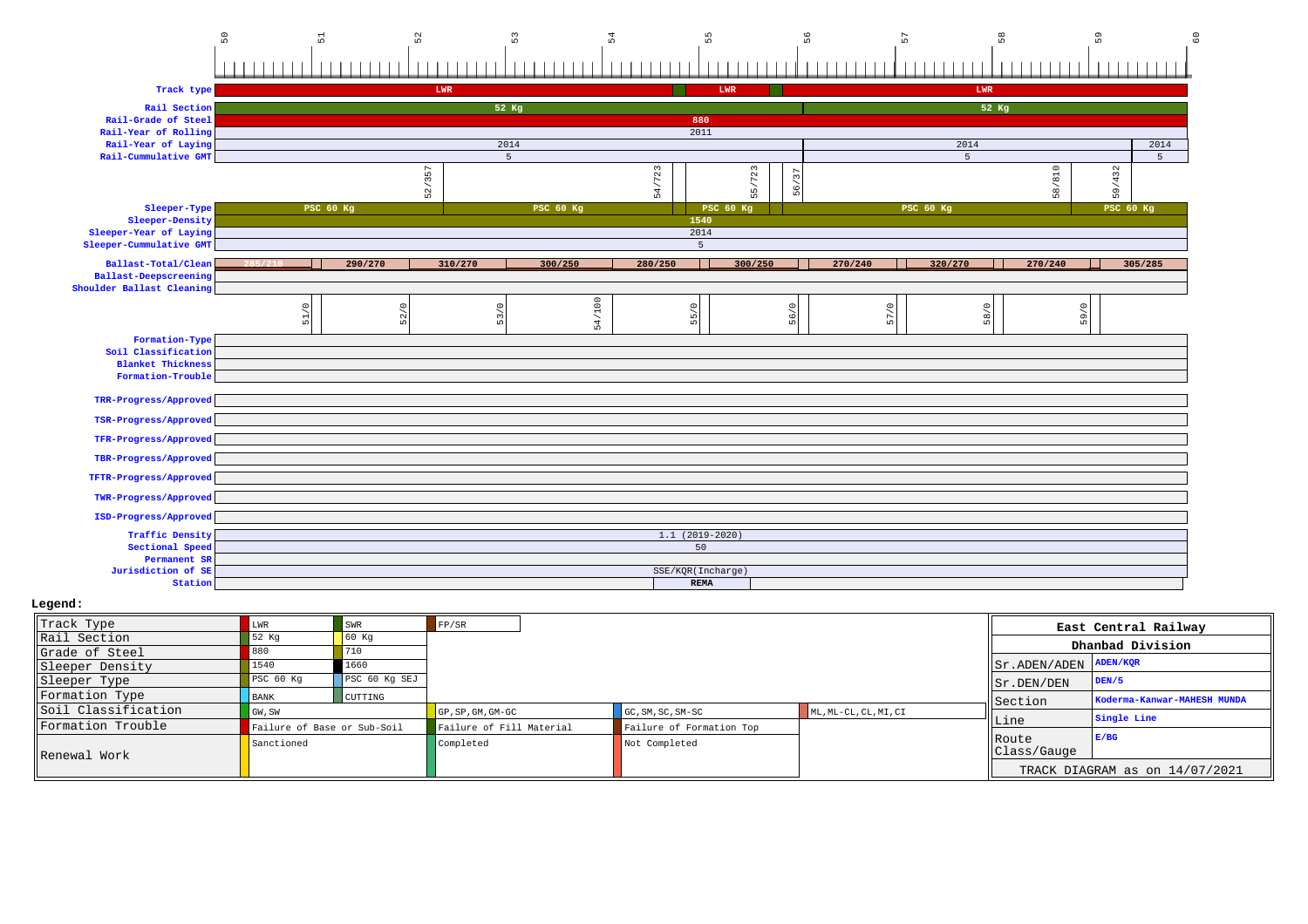# 60 61 62 63 64 65 66 67 68 69 70

| Track type                |                  |         |             |                  | LWR               |         |                  |         |                  |         |
|---------------------------|------------------|---------|-------------|------------------|-------------------|---------|------------------|---------|------------------|---------|
| Rail Section              |                  |         |             |                  | 52 Kg             |         |                  |         |                  |         |
| Rail-Grade of Steel       |                  |         |             |                  | 880               |         |                  |         |                  |         |
| Rail-Year of Rolling      |                  |         |             |                  | 2011              |         |                  |         |                  |         |
| Rail-Year of Laying       |                  |         |             |                  | 2014              |         |                  |         |                  |         |
| Rail-Cummulative GMT      |                  |         |             |                  | 5                 |         |                  |         |                  |         |
|                           |                  |         |             |                  |                   |         |                  |         |                  |         |
|                           |                  | 61/811  |             |                  | 64/828            |         |                  | 67/783  |                  |         |
| Sleeper-Type              | <b>PSC 60 Kg</b> |         |             | <b>PSC 60 Kg</b> |                   |         | <b>PSC 60 Kg</b> |         | <b>PSC 60 Kg</b> |         |
| Sleeper-Density           |                  |         |             |                  | 1540              |         |                  |         |                  |         |
| Sleeper-Year of Laying    |                  |         |             |                  | 2014              |         |                  |         |                  |         |
| Sleeper-Cummulative GMT   |                  |         |             |                  | 5                 |         |                  |         |                  |         |
| Ballast-Total/Clean       | 275/265          | 300/260 | 300/250     | 310/245          | 280/240           | 330/280 | 310/280          | 300/250 | 290/270          | 280/270 |
| Ballast-Deepscreening     |                  |         |             |                  |                   |         |                  |         |                  |         |
| Shoulder Ballast Cleaning |                  |         |             |                  |                   |         |                  |         |                  |         |
|                           | 61/0             | 62/0    | 63/0        | 64/0             | 65/0              | 66/0    | 67/0             | 68/0    | 69/0             |         |
| Formation-Type            |                  |         |             |                  |                   |         |                  |         |                  |         |
| Soil Classification       |                  |         |             |                  |                   |         |                  |         |                  |         |
| <b>Blanket Thickness</b>  |                  |         |             |                  |                   |         |                  |         |                  |         |
| Formation-Trouble         |                  |         |             |                  |                   |         |                  |         |                  |         |
|                           |                  |         |             |                  |                   |         |                  |         |                  |         |
| TRR-Progress/Approved     |                  |         |             |                  |                   |         |                  |         |                  |         |
| TSR-Progress/Approved     |                  |         |             |                  |                   |         |                  |         |                  |         |
| TFR-Progress/Approved     |                  |         |             |                  |                   |         |                  |         |                  |         |
| TBR-Progress/Approved     |                  |         |             |                  |                   |         |                  |         |                  |         |
| TFTR-Progress/Approved    |                  |         |             |                  |                   |         |                  |         |                  |         |
| TWR-Progress/Approved     |                  |         |             |                  |                   |         |                  |         |                  |         |
| ISD-Progress/Approved     |                  |         |             |                  |                   |         |                  |         |                  |         |
| <b>Traffic Density</b>    |                  |         |             |                  | $1.1(2019-2020)$  |         |                  |         |                  |         |
| Sectional Speed           |                  |         |             |                  | 50                |         |                  |         |                  |         |
| Permanent SR              |                  |         |             |                  |                   |         |                  |         |                  |         |
| Jurisdiction of SE        |                  |         |             |                  | SSE/KQR(Incharge) |         |                  |         |                  |         |
| Station                   |                  |         | <b>DUTR</b> |                  |                   |         |                  |         |                  |         |

| Track Type          |                             | SWR           | FP/SR                           |                          |                       |                                  | East Central Railway           |
|---------------------|-----------------------------|---------------|---------------------------------|--------------------------|-----------------------|----------------------------------|--------------------------------|
| Rail Section        | 52 Kg                       | 60 Kq         |                                 |                          |                       |                                  | Dhanbad Division               |
| Grade of Steel      |                             | 710           |                                 |                          |                       |                                  |                                |
| Sleeper Density     | 1540                        | 1660          |                                 |                          |                       | $  $ Sr. ADEN/ADEN $  $ ADEN/KOR |                                |
| Sleeper Type        | PSC 60 Kq                   | PSC 60 Kg SEJ |                                 |                          |                       | Sr.DEN/DEN                       | DEN/5                          |
| Formation Type      | <b>BANK</b>                 | CUTTING       |                                 |                          |                       | Section                          | Koderma-Kanwar-MAHESH MUNDA    |
| Soil Classification | GW, SW                      |               | $GP$ , $SP$ , $GM$ , $GM$ $-GC$ | $GC, SM, SC, SM-SC$      | ML, ML-CL, CL, MI, CI |                                  | Single Line                    |
| Formation Trouble   | Failure of Base or Sub-Soil |               | Failure of Fill Material        | Failure of Formation Top |                       | Line                             |                                |
|                     | Sanctioned                  |               | Completed                       | Not Completed            |                       | Route<br>Class/Gauge             | E/BG                           |
| Renewal Work        |                             |               |                                 |                          |                       |                                  | TRACK DIAGRAM as on 14/07/2021 |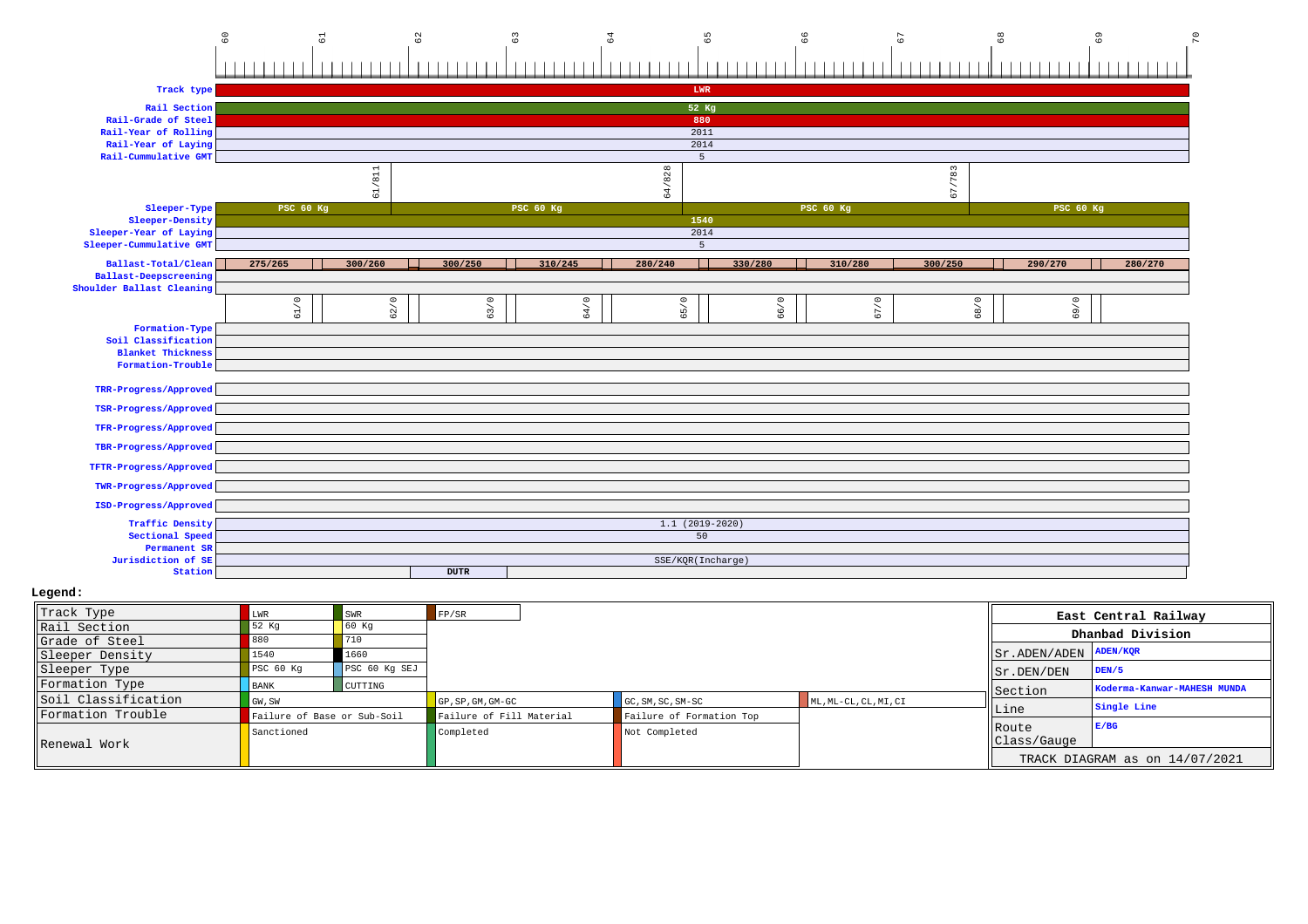### 70 70 71 72 72 73 74 75 75 75 76 76

| Track type                   |           |             |         |         | LWR               |                  |         |         |         |             |  |  |
|------------------------------|-----------|-------------|---------|---------|-------------------|------------------|---------|---------|---------|-------------|--|--|
| Rail Section                 |           |             |         |         | 52 Kg             |                  |         |         |         |             |  |  |
| Rail-Grade of Steel          |           |             |         |         | 880               |                  |         |         |         |             |  |  |
| Rail-Year of Rolling         |           |             |         |         | 2011              |                  |         |         |         |             |  |  |
| Rail-Year of Laying          |           | 2014        |         |         |                   |                  |         |         |         |             |  |  |
| Rail-Cummulative GMT         |           |             |         |         | 5                 |                  |         |         |         |             |  |  |
|                              |           |             |         |         |                   |                  |         |         |         |             |  |  |
|                              | 71/430    |             |         |         |                   |                  |         |         |         |             |  |  |
| Sleeper-Type                 | PSC 60 Kg |             |         |         |                   | <b>PSC 60 Kg</b> |         |         |         |             |  |  |
| Sleeper-Density              |           |             |         |         | 1540              |                  |         |         |         |             |  |  |
| Sleeper-Year of Laying       |           |             |         |         | 2014              |                  |         |         |         |             |  |  |
| Sleeper-Cummulative GMT      |           |             |         |         | 5                 |                  |         |         |         |             |  |  |
| Ballast-Total/Clean          | 280/250   | 305/285     | 285/270 | 285/270 | 305/295           | 300/250          | 290/265 | 300/250 | 310/300 | 270/205     |  |  |
| <b>Ballast-Deepscreening</b> |           |             |         |         |                   |                  |         |         |         |             |  |  |
| Shoulder Ballast Cleaning    |           |             |         |         |                   |                  |         |         |         |             |  |  |
|                              | 71/0      | 72/0        | 73/0    | 74/0    | 75/0              | 76/0             | 77/0    | 78/0    | 79/0    |             |  |  |
|                              |           |             |         |         |                   |                  |         |         |         |             |  |  |
| Formation-Type               |           |             |         |         |                   |                  |         |         |         |             |  |  |
| Soil Classification          |           |             |         |         |                   |                  |         |         |         |             |  |  |
| <b>Blanket Thickness</b>     |           |             |         |         |                   |                  |         |         |         |             |  |  |
| Formation-Trouble            |           |             |         |         |                   |                  |         |         |         |             |  |  |
| TRR-Progress/Approved        |           |             |         |         |                   |                  |         |         |         |             |  |  |
| TSR-Progress/Approved        |           |             |         |         |                   |                  |         |         |         |             |  |  |
| TFR-Progress/Approved        |           |             |         |         |                   |                  |         |         |         |             |  |  |
|                              |           |             |         |         |                   |                  |         |         |         |             |  |  |
| TBR-Progress/Approved        |           |             |         |         |                   |                  |         |         |         |             |  |  |
| TFTR-Progress/Approved       |           |             |         |         |                   |                  |         |         |         |             |  |  |
| TWR-Progress/Approved        |           |             |         |         |                   |                  |         |         |         |             |  |  |
| ISD-Progress/Approved        |           |             |         |         |                   |                  |         |         |         |             |  |  |
| <b>Traffic Density</b>       |           |             |         |         | $1.1(2019-2020)$  |                  |         |         |         |             |  |  |
| Sectional Speed              |           |             |         |         | 50                |                  |         |         |         |             |  |  |
| Permanent SR                 |           |             |         |         |                   |                  |         |         |         |             |  |  |
| Jurisdiction of SE           |           |             |         |         | SSE/KQR(Incharge) |                  |         |         |         |             |  |  |
| Station                      |           | <b>JAUA</b> |         |         |                   |                  |         |         |         | <b>JASH</b> |  |  |

| Track Type          |                             | SWR           | FP/SR                            |                          |                       |                                                       | East Central Railway           |
|---------------------|-----------------------------|---------------|----------------------------------|--------------------------|-----------------------|-------------------------------------------------------|--------------------------------|
| Rail Section        | 52 Kg                       | 60 Kq         |                                  |                          |                       |                                                       | Dhanbad Division               |
| Grade of Steel      |                             | 710           |                                  |                          |                       |                                                       |                                |
| Sleeper Density     | 1540                        | 1660          |                                  |                          |                       | $ \text{Sr.ADEN}/\text{ADEN} \text{ADEN}/\text{KQR} $ |                                |
| Sleeper Type        | PSC <sub>60 Kq</sub>        | PSC 60 Kg SEJ |                                  |                          |                       | $\parallel$ Sr. DEN/DEN                               | DEN/5                          |
| Formation Type      | <b>BANK</b>                 | CUTTING       |                                  |                          |                       | Section                                               | Koderma-Kanwar-MAHESH MUNDA    |
| Soil Classification | GW, SW                      |               | $GP$ , $SP$ , $GM$ , $GM$ - $GC$ | $GC, SM, SC, SM-SC$      | ML, ML-CL, CL, MI, CI |                                                       | Single Line                    |
| Formation Trouble   | Failure of Base or Sub-Soil |               | Failure of Fill Material         | Failure of Formation Top |                       | Line                                                  |                                |
| Renewal Work        | Sanctioned                  |               | Completed                        | Not Completed            |                       | <b>IRoute</b><br>Class/Gauge                          | E/BG                           |
|                     |                             |               |                                  |                          |                       |                                                       | TRACK DIAGRAM as on 14/07/2021 |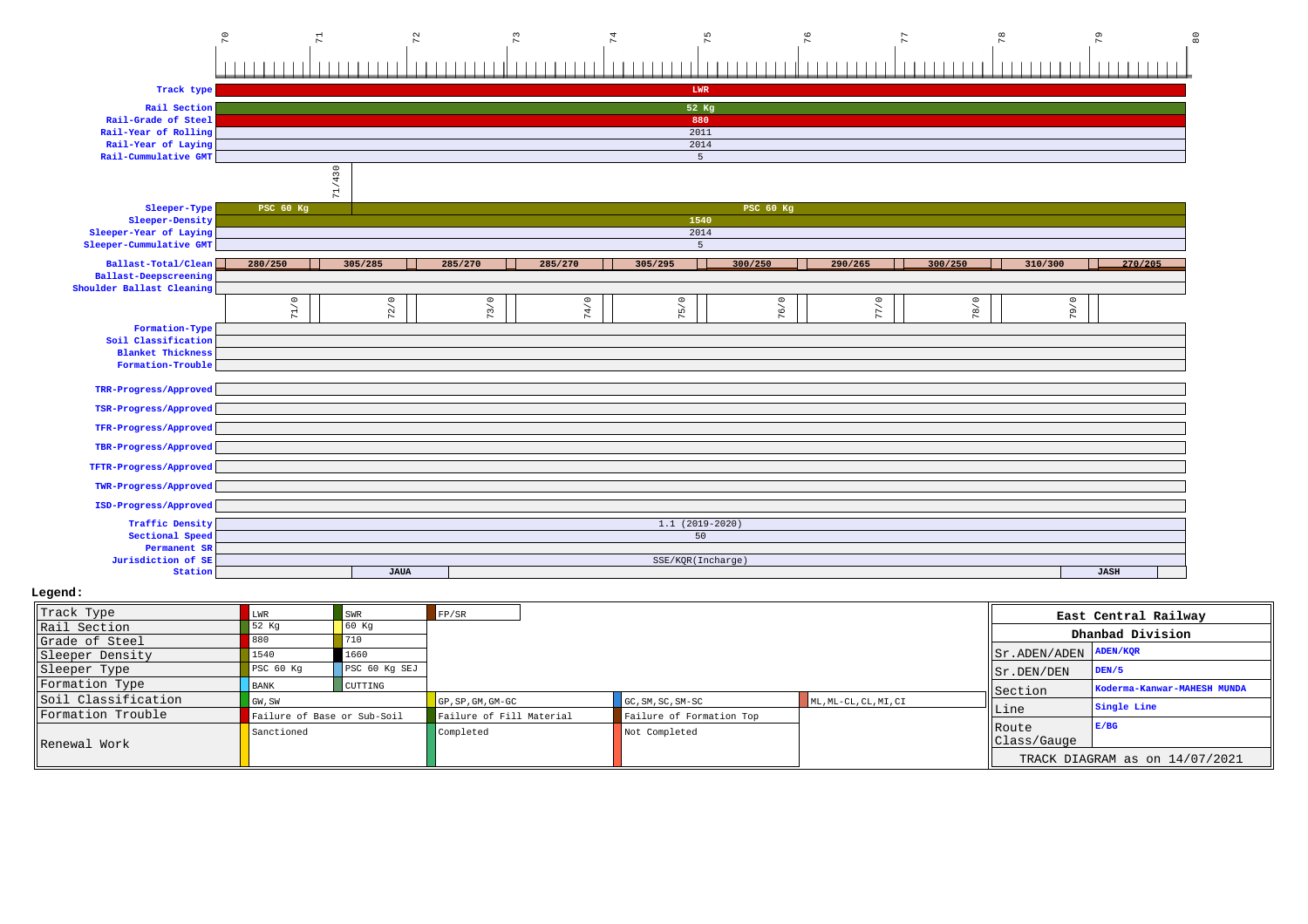| 80                                                 |                             | $\overline{a}$ | 82                       | 83        | $\overline{a}$ | 85                                                               |         | 86                                  |             |                  | 89                          | 90 |
|----------------------------------------------------|-----------------------------|----------------|--------------------------|-----------|----------------|------------------------------------------------------------------|---------|-------------------------------------|-------------|------------------|-----------------------------|----|
|                                                    | $\Box$                      |                |                          |           |                |                                                                  |         |                                     |             |                  |                             |    |
|                                                    |                             |                |                          |           |                |                                                                  |         |                                     |             |                  |                             |    |
| Track type                                         |                             |                |                          | LWR       |                |                                                                  |         | LWR                                 | LWR         | LWR              |                             |    |
| Rail Section                                       |                             |                |                          |           |                | 52 Kg                                                            |         |                                     |             |                  |                             |    |
| Rail-Grade of Steel<br>Rail-Year of Rolling 2012   |                             |                |                          | 2012      |                | 880                                                              |         |                                     | ---         | 2012             |                             |    |
| Rail-Year of Laying                                |                             |                |                          | 2014      |                |                                                                  |         |                                     |             | 2017             |                             |    |
| Rail-Cummulative GMT                               |                             |                |                          |           |                | $\overline{5}$                                                   |         |                                     |             |                  |                             |    |
|                                                    |                             |                |                          |           |                |                                                                  |         |                                     | /522        |                  |                             |    |
|                                                    |                             |                |                          |           |                |                                                                  |         | 86/500<br>86/196<br>8               | 87.         |                  |                             |    |
| Sleeper-Type                                       |                             |                |                          | PSC 60 Kg |                |                                                                  |         |                                     |             | <b>PSC 60 Kg</b> |                             |    |
| Sleeper-Density                                    |                             |                |                          |           |                | 1540                                                             |         |                                     |             |                  |                             |    |
| Sleeper-Year of Laying                             |                             |                |                          | 2014      |                |                                                                  |         |                                     |             | 2017             |                             |    |
| Sleeper-Cummulative GMT                            |                             |                |                          |           |                | 5 <sub>1</sub>                                                   |         |                                     |             |                  |                             |    |
| Ballast-Total/Clean                                | 280/210                     | 310/280        | 310/290                  | 325/290   |                | 300/250                                                          | 280/240 |                                     |             | 300/250          |                             |    |
| Ballast-Deepscreening<br>Shoulder Ballast Cleaning |                             |                |                          |           |                |                                                                  |         |                                     |             |                  |                             |    |
|                                                    | 81/0                        |                |                          |           |                |                                                                  |         |                                     |             |                  |                             |    |
|                                                    |                             | 82/0           | 83/0                     |           | 84/0           | 85/0                                                             |         | 86/0                                |             |                  |                             |    |
| Formation-Type                                     |                             |                |                          |           |                |                                                                  |         |                                     |             |                  |                             |    |
| Soil Classification<br><b>Blanket Thickness</b>    |                             |                |                          |           |                |                                                                  |         |                                     |             |                  |                             |    |
| Formation-Trouble                                  |                             |                |                          |           |                |                                                                  |         |                                     |             |                  |                             |    |
|                                                    |                             |                |                          |           |                |                                                                  |         |                                     |             |                  |                             |    |
| TRR-Progress/Approved                              |                             |                |                          |           |                |                                                                  |         |                                     |             |                  |                             |    |
| TSR-Progress/Approved                              |                             |                |                          |           |                |                                                                  |         |                                     |             |                  |                             |    |
| TFR-Progress/Approved                              |                             |                |                          |           |                |                                                                  |         |                                     |             |                  |                             |    |
| TBR-Progress/Approved                              |                             |                |                          |           |                |                                                                  |         |                                     |             |                  |                             |    |
|                                                    |                             |                |                          |           |                |                                                                  |         |                                     |             |                  |                             |    |
| TFTR-Progress/Approved                             |                             |                |                          |           |                |                                                                  |         |                                     |             |                  |                             |    |
| TWR-Progress/Approved                              |                             |                |                          |           |                |                                                                  |         |                                     |             |                  |                             |    |
| ISD-Progress/Approved                              |                             |                |                          |           |                |                                                                  |         |                                     |             |                  |                             |    |
|                                                    |                             |                |                          |           |                |                                                                  |         | 86/500                              |             |                  |                             |    |
|                                                    |                             |                |                          |           |                |                                                                  |         |                                     |             |                  |                             |    |
| <b>Traffic Density</b>                             |                             |                |                          |           |                | $1.1(2019-2020)$                                                 |         |                                     |             |                  |                             |    |
| Sectional Speed                                    |                             |                |                          | 50        |                |                                                                  |         |                                     |             | 70               |                             |    |
| Permanent SR                                       |                             |                |                          |           |                |                                                                  |         |                                     |             |                  |                             |    |
| Jurisdiction of SE<br>Station                      |                             |                |                          |           |                | SSE/KQR(Incharge)                                                |         |                                     | <b>KWAR</b> |                  |                             |    |
|                                                    |                             |                |                          |           |                |                                                                  |         |                                     |             |                  |                             |    |
| Legend:                                            |                             |                |                          |           |                |                                                                  |         |                                     |             |                  |                             |    |
| Track Type                                         | ${\tt LWR}$                 | SWR            | FP/SR                    |           |                |                                                                  |         |                                     |             |                  | East Central Railway        |    |
| Rail Section                                       | 52 Kg                       | $60$ Kg        |                          |           |                |                                                                  |         |                                     |             |                  | Dhanbad Division            |    |
| Grade of Steel                                     | 880                         | 710            |                          |           |                |                                                                  |         |                                     |             |                  | <b>ADEN/KQR</b>             |    |
| Sleeper Density                                    | 1540                        | 1660           |                          |           |                |                                                                  |         |                                     |             | Sr.ADEN/ADEN     |                             |    |
| Sleeper Type                                       | $PSC$ 60 $Kg$               | PSC 60 Kg SEJ  |                          |           |                |                                                                  |         |                                     |             | Sr.DEN/DEN       | DEN/5                       |    |
| Formation Type<br>Soil Classification              | <b>BANK</b>                 | CUTTING        |                          |           |                |                                                                  |         |                                     |             | Section          | Koderma-Kanwar-MAHESH MUNDA |    |
|                                                    | GW, SW                      |                | GP, SP, GM, GM-GC        |           |                | $\texttt{GC}$ , $\texttt{SM}$ , $\texttt{SC}$ , $\texttt{SM-SC}$ |         | $ML$ , $ML-CL$ , $CL$ , $ML$ , $CL$ |             | Line             | Single Line                 |    |
| Formation Trouble                                  | Failure of Base or Sub-Soil |                | Failure of Fill Material |           |                | Failure of Formation Top                                         |         |                                     |             |                  |                             |    |

Not Completed

RouteClass/Gauge **E/BG**

TRACK DIAGRAM as on 14/07/2021

Renewal Work

Failure of Base or Sub-Soil Failure of Failure of Formation Completed

Sanctioned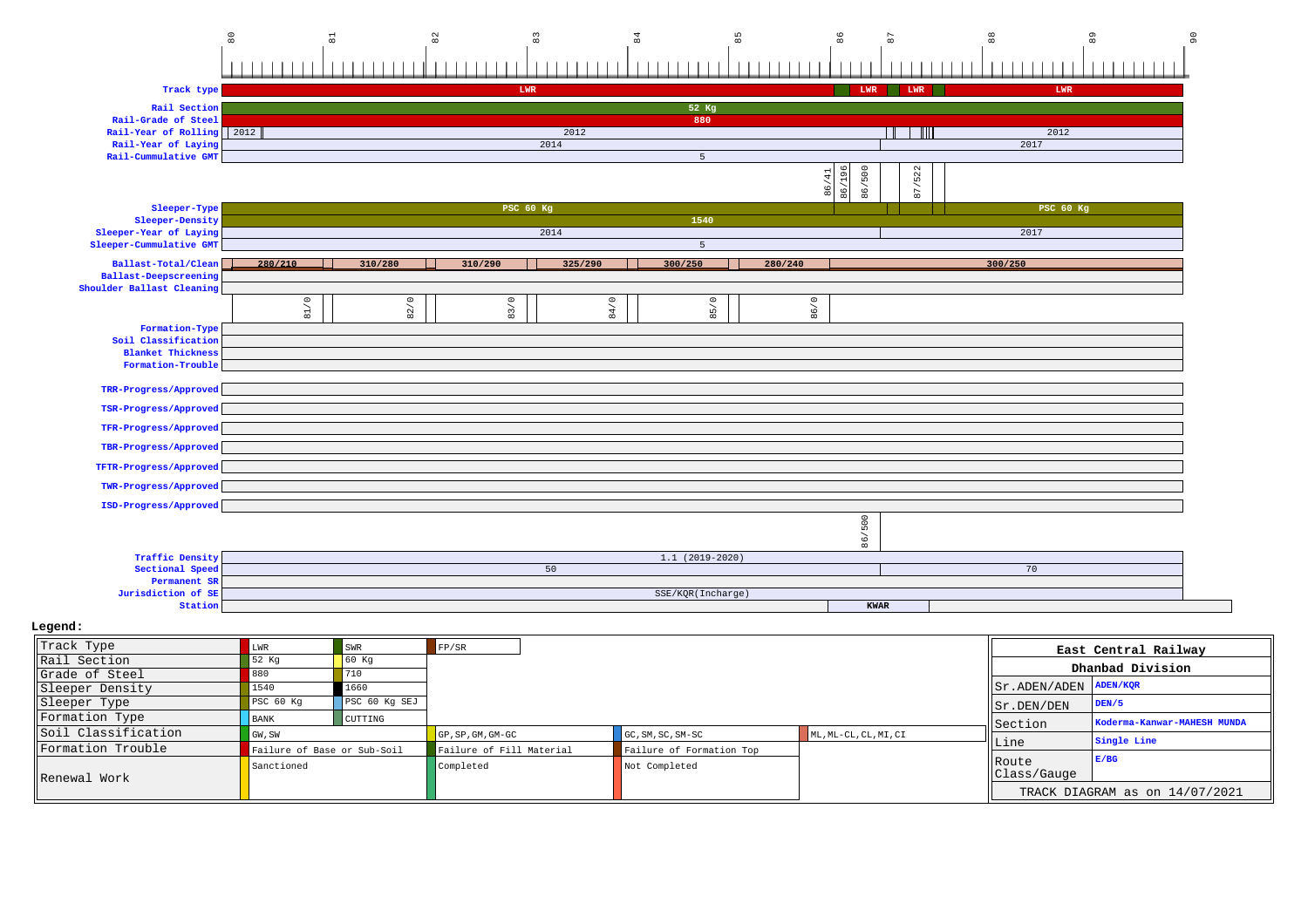|                                              | $\circ$<br>$\overline{91}$ | $\overline{9}$ | $\sqrt{9}$       | 94           | 95                | 96               | 57     | $_{98}$      | $\mathsf{S}^{\mathsf{G}}$ | 100       |
|----------------------------------------------|----------------------------|----------------|------------------|--------------|-------------------|------------------|--------|--------------|---------------------------|-----------|
|                                              |                            |                |                  |              |                   |                  |        |              |                           |           |
|                                              |                            |                |                  |              |                   |                  |        |              |                           |           |
| Track type                                   |                            |                | LWR              |              |                   | SWR<br>LWR       | SWR    | LWR          |                           |           |
| Rail Section                                 |                            |                |                  |              | 52 Kg             |                  |        |              |                           |           |
| Rail-Grade of Steel                          |                            |                |                  |              | 880               |                  |        |              |                           |           |
| Rail-Year of Rolling                         | 2012                       | 2012           | 2011             | 2012<br>2012 | 12012<br>2012     | 2012 2012        |        | TTTI<br>2012 |                           | 2011      |
| Rail-Year of Laying                          |                            |                |                  |              | 2017              |                  |        |              |                           |           |
| Rail-Cummulative GMT                         |                            |                |                  |              | 5                 |                  |        |              |                           |           |
|                                              |                            |                |                  |              | 609               | 553<br>843       | 96/792 |              | 99/266                    |           |
|                                              |                            |                |                  |              | 95/               | 96/<br>56        |        |              |                           |           |
| Sleeper-Type                                 |                            |                | <b>PSC 60 Kg</b> |              |                   | <b>PSC 60 Kg</b> |        | PSC 60 Kg    |                           | PSC 60 Kg |
| Sleeper-Density<br>Sleeper-Year of Laying    |                            |                |                  |              | 1540<br>2017      |                  |        |              |                           |           |
| Sleeper-Cummulative GMT                      |                            |                |                  |              | 5                 |                  |        |              |                           |           |
|                                              |                            |                |                  |              |                   |                  |        |              |                           |           |
| Ballast-Total/Clean<br>Ballast-Deepscreening |                            |                |                  |              | 300/250           |                  |        |              |                           |           |
| Shoulder Ballast Cleaning                    |                            |                |                  |              |                   |                  |        |              |                           |           |
| Formation-Type                               |                            |                |                  |              |                   |                  |        |              |                           |           |
| Soil Classification                          |                            |                |                  |              |                   |                  |        |              |                           |           |
| <b>Blanket Thickness</b>                     |                            |                |                  |              |                   |                  |        |              |                           |           |
| Formation-Trouble                            |                            |                |                  |              |                   |                  |        |              |                           |           |
| TRR-Progress/Approved                        |                            |                |                  |              |                   |                  |        |              |                           |           |
| TSR-Progress/Approved                        |                            |                |                  |              |                   |                  |        |              |                           |           |
|                                              |                            |                |                  |              |                   |                  |        |              |                           |           |
| TFR-Progress/Approved                        |                            |                |                  |              |                   |                  |        |              |                           |           |
| TBR-Progress/Approved                        |                            |                |                  |              |                   |                  |        |              |                           |           |
| TFTR-Progress/Approved                       |                            |                |                  |              |                   |                  |        |              |                           |           |
| TWR-Progress/Approved                        |                            |                |                  |              |                   |                  |        |              |                           |           |
| ISD-Progress/Approved                        |                            |                |                  |              |                   |                  |        |              |                           |           |
| <b>Traffic Density</b>                       |                            |                |                  |              | $1.1(2019-2020)$  |                  |        |              |                           |           |
| Sectional Speed                              |                            |                |                  |              | 70                |                  |        |              |                           |           |
| Permanent SR                                 |                            |                |                  |              |                   |                  |        |              |                           |           |
| Jurisdiction of SE<br>Station                |                            |                |                  |              | SSE/KQR(Incharge) | <b>SLIA</b>      |        |              |                           |           |
|                                              |                            |                |                  |              |                   |                  |        |              |                           |           |

| Track Type          | ∟WR.                        | SWR                | FP/SR                    |                          |                       |                                  | East Central Railway           |
|---------------------|-----------------------------|--------------------|--------------------------|--------------------------|-----------------------|----------------------------------|--------------------------------|
| Rail Section        | 52 Kg                       | $\overline{60}$ Kq |                          |                          |                       |                                  |                                |
| Grade of Steel      |                             | 710                |                          |                          |                       |                                  | Dhanbad Division               |
| Sleeper Density     | 1540                        | 1660               |                          |                          |                       | $  $ Sr. ADEN/ADEN $  $ ADEN/KQR |                                |
| Sleeper Type        | PSC <sub>60 Kq</sub>        | PSC 60 Kg SEJ      |                          |                          |                       | $\vert$ Sr. DEN/DEN              | DEN/5                          |
| Formation Type      | BANK                        | CUTTING            |                          |                          |                       | Section                          | Koderma-Kanwar-MAHESH MUNDA    |
| Soil Classification | GW, SW                      |                    | GP, SP, GM, GM-GC        | GC, SM, SC, SM-SC        | ML, ML-CL, CL, MI, CI |                                  | Single Line                    |
| Formation Trouble   | Failure of Base or Sub-Soil |                    | Failure of Fill Material | Failure of Formation Top |                       | Line                             |                                |
|                     | Sanctioned                  |                    | Completed                | Not Completed            |                       | <b>IRoute</b><br>Class/Gauge     | E/BG                           |
| Renewal Work        |                             |                    |                          |                          |                       |                                  | TRACK DIAGRAM as on 14/07/2021 |